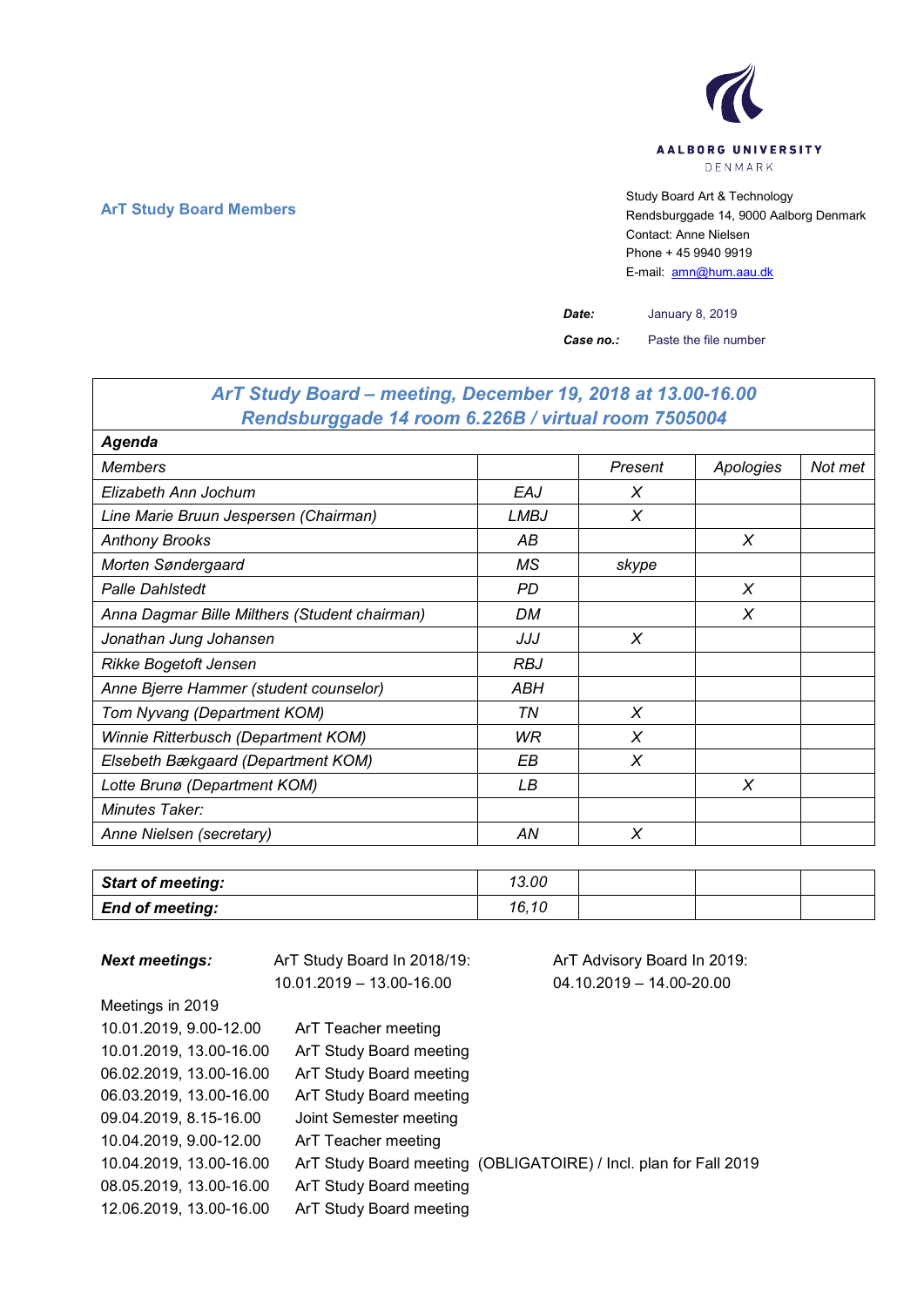| Items: |                                                                                                                                                                                                                                                                                                                                                                                                                                                                                                                                                                                                                                                                                                                                                                                                                                                                                                                                                                                                                                                                                                                                                                                                                                                                                                                                                                                                                                                                                                                                                                                                                                                                                                                                                                                                                                                                                                                                                                                         |
|--------|-----------------------------------------------------------------------------------------------------------------------------------------------------------------------------------------------------------------------------------------------------------------------------------------------------------------------------------------------------------------------------------------------------------------------------------------------------------------------------------------------------------------------------------------------------------------------------------------------------------------------------------------------------------------------------------------------------------------------------------------------------------------------------------------------------------------------------------------------------------------------------------------------------------------------------------------------------------------------------------------------------------------------------------------------------------------------------------------------------------------------------------------------------------------------------------------------------------------------------------------------------------------------------------------------------------------------------------------------------------------------------------------------------------------------------------------------------------------------------------------------------------------------------------------------------------------------------------------------------------------------------------------------------------------------------------------------------------------------------------------------------------------------------------------------------------------------------------------------------------------------------------------------------------------------------------------------------------------------------------------|
| 1.     | Approval of Agenda 19.12.2018                                                                                                                                                                                                                                                                                                                                                                                                                                                                                                                                                                                                                                                                                                                                                                                                                                                                                                                                                                                                                                                                                                                                                                                                                                                                                                                                                                                                                                                                                                                                                                                                                                                                                                                                                                                                                                                                                                                                                           |
|        | Approved                                                                                                                                                                                                                                                                                                                                                                                                                                                                                                                                                                                                                                                                                                                                                                                                                                                                                                                                                                                                                                                                                                                                                                                                                                                                                                                                                                                                                                                                                                                                                                                                                                                                                                                                                                                                                                                                                                                                                                                |
| 2.     | Approval of Minutes 21.11.2018                                                                                                                                                                                                                                                                                                                                                                                                                                                                                                                                                                                                                                                                                                                                                                                                                                                                                                                                                                                                                                                                                                                                                                                                                                                                                                                                                                                                                                                                                                                                                                                                                                                                                                                                                                                                                                                                                                                                                          |
|        | Postponed for next meeting                                                                                                                                                                                                                                                                                                                                                                                                                                                                                                                                                                                                                                                                                                                                                                                                                                                                                                                                                                                                                                                                                                                                                                                                                                                                                                                                                                                                                                                                                                                                                                                                                                                                                                                                                                                                                                                                                                                                                              |
| 3.     | News:                                                                                                                                                                                                                                                                                                                                                                                                                                                                                                                                                                                                                                                                                                                                                                                                                                                                                                                                                                                                                                                                                                                                                                                                                                                                                                                                                                                                                                                                                                                                                                                                                                                                                                                                                                                                                                                                                                                                                                                   |
| 3.a.   | <b>Chair of Study Board (LMBJ)</b><br><b>SOL</b><br>$\bullet$                                                                                                                                                                                                                                                                                                                                                                                                                                                                                                                                                                                                                                                                                                                                                                                                                                                                                                                                                                                                                                                                                                                                                                                                                                                                                                                                                                                                                                                                                                                                                                                                                                                                                                                                                                                                                                                                                                                           |
|        | EAJ is the teacher of the year at HUM<br>-<br>The Danish title for ArT from December 2018 will be "Kunst og teknologi" - the students who<br>-<br>are here will finish their education "ArT and Technology".<br>SOL - the schedule has been made in SOL.<br>$\overline{\phantom{a}}$<br>The study board report has been submitted - LMBJ has made a note on how the board will<br>-<br>work on each of the focus points<br>The self evaluation report is also submitted - meeting with the department, Hum dean, LMBJ<br>$\qquad \qquad \blacksquare$<br>and EBJ in Feb. 2019<br>Line have had a brainstorm meeting with ArT students on how to promote the new name for<br>$\overline{\phantom{a}}$<br>ArT. Contact to "Karriere tanken" to promote ArT:<br>Student for a day. Concept on how it is supposed to run - LMBJ contact Spectrum to find a day<br>-<br>Open house in March 1, 2019 - working on an Instagram calendar and a presentation and<br>-<br>ending of each ArT video to present ArT.<br>Post cards or posters will be been send to schools etc.<br>-<br>PD's position will not be prolonged after Jan. 31, 2019. Because of that AAU have initiated a<br>-<br>number of remedial measures to minimize the number of dismissals and we have introduced a<br>modified hiring freeze for 2019.<br>MS will take over International collaboration and the study trip which will go to Transmediale<br>in Berlin 30.01-03.02.19<br>The 6 hours budget cut has been implemented in the hour budget. There will be 100 hours for<br>-<br>each 5 ECTS course + 20 hours at > 35 students. And there will be hours for examination of 5<br>ECTS courses with exam format that are not "active participation"<br>On ArT2 and ArT4 hours for supervision are being cut to 0,45 hours/ECTS/students. ArT6 will<br>$\overline{\phantom{0}}$<br>remain on 07 hours/ECTS/students. This is for spring 2019. There will be a new discussion in<br>spring 2019 for further decision. |
| 3.b.   | <b>Students (DM)</b>                                                                                                                                                                                                                                                                                                                                                                                                                                                                                                                                                                                                                                                                                                                                                                                                                                                                                                                                                                                                                                                                                                                                                                                                                                                                                                                                                                                                                                                                                                                                                                                                                                                                                                                                                                                                                                                                                                                                                                    |
|        | No news                                                                                                                                                                                                                                                                                                                                                                                                                                                                                                                                                                                                                                                                                                                                                                                                                                                                                                                                                                                                                                                                                                                                                                                                                                                                                                                                                                                                                                                                                                                                                                                                                                                                                                                                                                                                                                                                                                                                                                                 |
| 3.c.   | <b>Students Supervisors (ABH/RBJ)</b>                                                                                                                                                                                                                                                                                                                                                                                                                                                                                                                                                                                                                                                                                                                                                                                                                                                                                                                                                                                                                                                                                                                                                                                                                                                                                                                                                                                                                                                                                                                                                                                                                                                                                                                                                                                                                                                                                                                                                   |
|        | No news                                                                                                                                                                                                                                                                                                                                                                                                                                                                                                                                                                                                                                                                                                                                                                                                                                                                                                                                                                                                                                                                                                                                                                                                                                                                                                                                                                                                                                                                                                                                                                                                                                                                                                                                                                                                                                                                                                                                                                                 |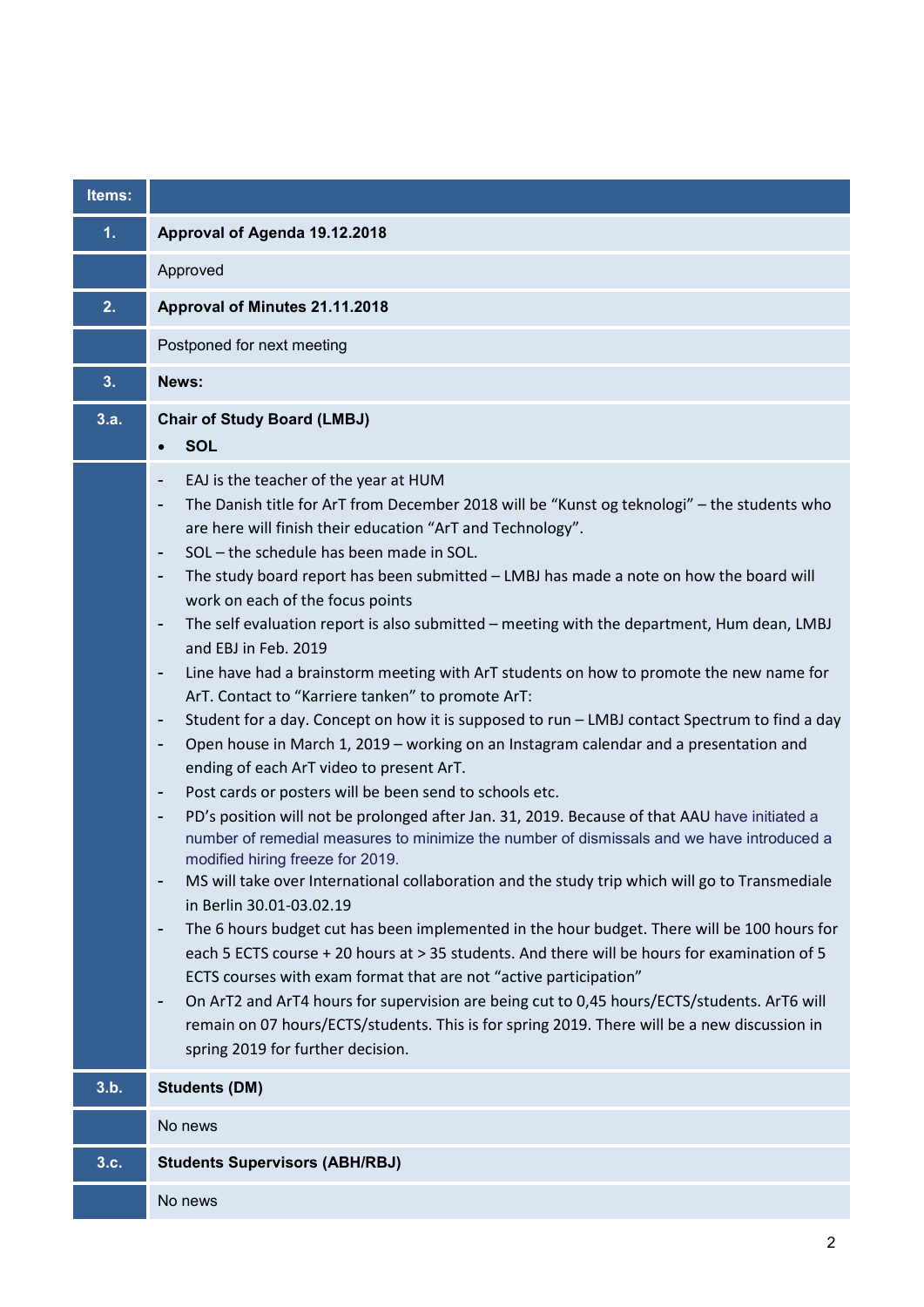| 3.d. | <b>Head of Study (TN/WBR)</b>                                                                                                                                                                                                                                                                                                                                                                                                                                                                                                                                                                                                                                                                                                                                                                                                                                                                                                                            |
|------|----------------------------------------------------------------------------------------------------------------------------------------------------------------------------------------------------------------------------------------------------------------------------------------------------------------------------------------------------------------------------------------------------------------------------------------------------------------------------------------------------------------------------------------------------------------------------------------------------------------------------------------------------------------------------------------------------------------------------------------------------------------------------------------------------------------------------------------------------------------------------------------------------------------------------------------------------------|
|      | No news                                                                                                                                                                                                                                                                                                                                                                                                                                                                                                                                                                                                                                                                                                                                                                                                                                                                                                                                                  |
| 4.   | Status on language change (orientation) (LMBJ                                                                                                                                                                                                                                                                                                                                                                                                                                                                                                                                                                                                                                                                                                                                                                                                                                                                                                            |
|      | Studielegalitet has gone through the Study Regulation 01.09.2019.<br>There are some comments before it can be approved. After meetings with Studielegalitet there has<br>to be made a decision how the exam form must be.<br>80% participation – and if you fail this, next exam will be re exam.<br>1.<br>2. Written or oral exam and if you fail this, next exam will be re exam.<br>There will not be hours enough to have option 2 at all 5 ECTS courses. The study board has to de-<br>cide which courses has to be described with which form of exam before January 14, 2019.<br>AN send out a list over the courses involved – to be discussed at the next teacher meeting.<br>ABR will be graded instead of passed/failed.<br>Danish translation of the study regulation:<br>Will be send to a translation office to be translated – before March 1, 2019.<br>It will be possible to have some courses taught in English and the rest in Danish. |
|      | At 4 <sup>th</sup> and 5 <sup>th</sup> semester, ArT students can go abroad and it will be the semesters were ArT could<br>give access to International students.<br>A good idea to teach all courses and all supervision in English at ArT4 and ArT5.<br>Electives: students have to have two choices in Danish at each semester ( $5th$ and $6th$ semester).<br>This has to be planned with other programme at HUM and MT to have a catalogue.                                                                                                                                                                                                                                                                                                                                                                                                                                                                                                         |
| 5.   | Semester guides (discussion/approval) (LMBJ<br>ArT <sub>2</sub><br>ArT4<br>ArT6                                                                                                                                                                                                                                                                                                                                                                                                                                                                                                                                                                                                                                                                                                                                                                                                                                                                          |
|      | LMBJ will circulate the comments – last editions to line before January 4, 2019.<br><b>ArT2 Semester guide</b><br>Exploration of Aalborg Kloster as a site.<br>Aalborg Kloster is asking for a fee for using the spaces. Line will negotiate a price.<br>Literature missing for one AAM II lecture.<br>$\bullet$<br>Report outline - missing.<br>$\bullet$<br>Dates - missing.<br>$\bullet$<br>AIC course description is missing.<br>$\bullet$<br>Perception course description has been received by Line, but after the attachments were dis-<br>$\bullet$<br>tributed.                                                                                                                                                                                                                                                                                                                                                                                 |
|      | Comments:<br>General: Literature must be indicated with page numbers.<br>Kasper: Readings. Literature should be indicated for each lecture.                                                                                                                                                                                                                                                                                                                                                                                                                                                                                                                                                                                                                                                                                                                                                                                                              |
|      | ArT4 Semester guide<br>AIC course description missing.<br>$\bullet$<br>International Collaboration course description missing.<br>$\bullet$                                                                                                                                                                                                                                                                                                                                                                                                                                                                                                                                                                                                                                                                                                                                                                                                              |

• DRII course description missing.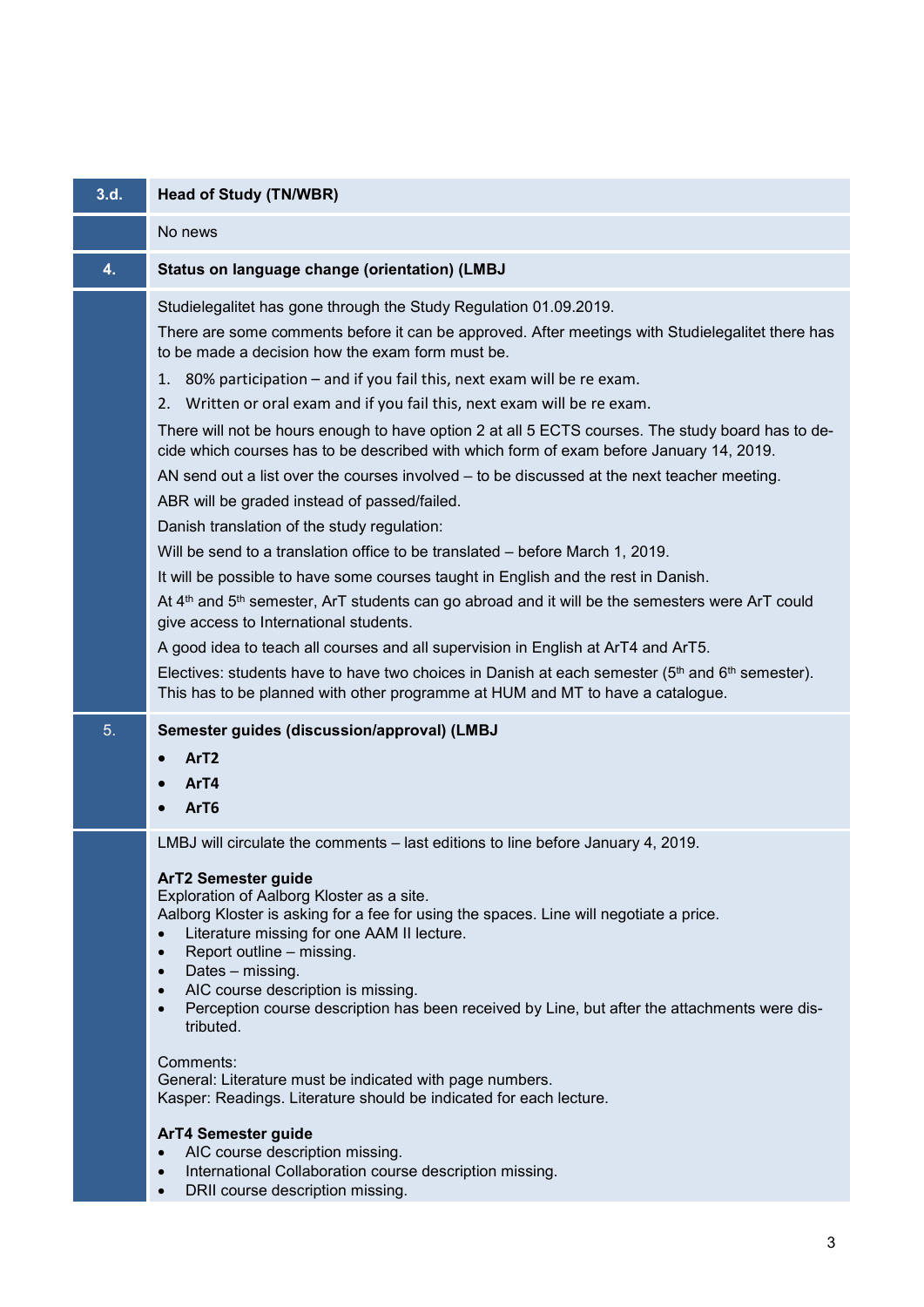- A lot of process text in the introduction at the same time there are formulations such as "as usual" etc. We know from experience that students ask for very specific instructions.
- Don´t be too confident that they know the requirements for a white paper.

#### Comments:

Jonathan: chapters/pages. Literature should be incanted by page numbers.

Connections to user groups and better infrastructure around the collaboration.

The experience from last year was that Karolinelund and the municipality management could be difficult to work with. It would be great to have a clearer description of what the supervisor is facilitating and what are the students responsible for facilitating in terms of the collaboration and the actual execution of the exhibition.

## **ArT6 Semester guide**

- The sentence that states that solo groups only get two meetings, must be deleted. Even if the math might be correct in some cases, we don´t want to "shame" solo-students (based on last years evaluations) and other formats like cluster supervision, peer-to-peer feedback are encouraged.
- *"I have chosen to focus primarily on academic methods, because this is a under-prioritized subject during your ArT training and because a future possible master education necessitates knowledge and understanding of academic methods". must be deleted. An evaluation of the previous semesters is not necessary in the semester description*
- Theory and Philosophy of Experience:
- The study board is concerned that there might be many overlaps with especially AIC, HAT
- AAM VI
- The study board is concerned that there might be many overlaps with especially Art Based Research
- Entrepreneurships layout must be edited
- Performance technology: page numbers

#### Comments:

Confusion about the theme: What does Falk expect when he write that the exhibition is joint and coherent. Must be explained further.

Societal problems": how broad is this? Can be explained better. Discussion of technology in relation to the societal problems. Technology in discourse.

Programming IV: open kinnect, processing: The study board is concerned that there might be many overlaps with Cumhurs course on 5th semester.

Performance Technology. Add name on teacher for Performance Technology. Add Page Numbers Play and Event:

The study board is concerned that there is too much, too heavy reading involved. We encourage the teachers to lighten up – be more playful – and add more play-literature

We suggest to start with the interventions! Inverse thinking, Speculative Design.

Add a description of the assignment

#### **6. PBL progression and minimum confrontation hours (discussion)**

## • **Process towards Nov. 1st 2019**

Short brainstorm session – Has to be discussed before Nov. 1 – but how?

Teacher meeting – Study Board meeting

MS Consider sponsoring people who are specialist in PBL to identify some specific things that ArT are having already.